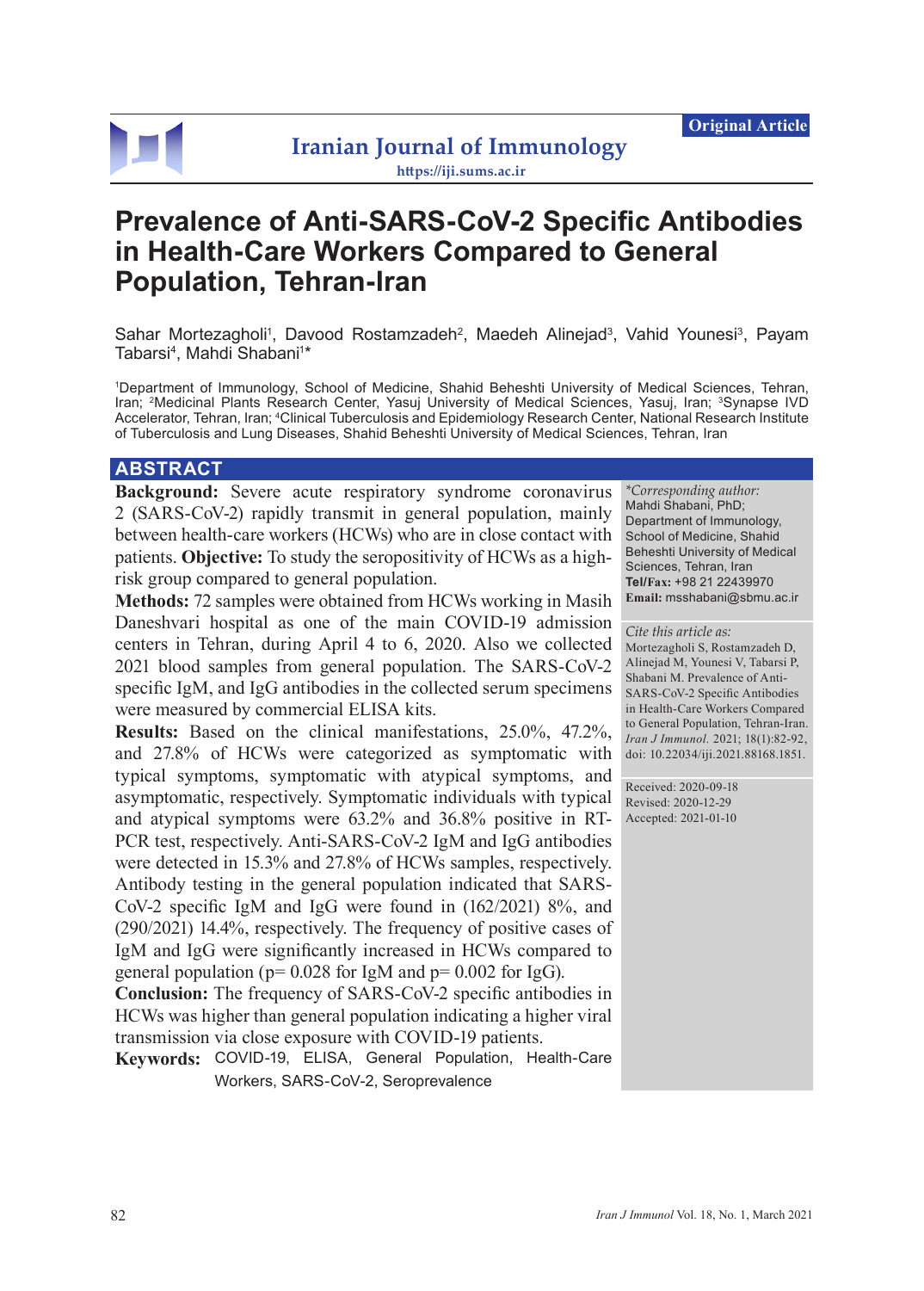Since the occurrence of the coronavirus disease 2019 (COVID-19), caused by severe acute respiratory syndrome coronavirus 2 (SARS-CoV-2) in Wuhan, China, in December 2019, it has quickly spread around the world (1, 2). SARS-CoV-2 is a RNA virus in the Coronaviridae family which classified as a new beta-coronavirus (3). COVID-19 considered third coronavirus pandemic after severe acute respiratory syndrome (SARS) and Middle East respiratory syndrome (MERS) in 2002 and 2012, respectively (4).

The most common presenting symptoms in COVID-19 patients are cough, fever, dyspnea, myalgia, diarrhea, and nausea and vomiting (5, 6). The manifestations of COVID-19 can be varied ranging from asymptomatic, or mild disease to severe pneumonia or multiorgan failure (6-8). COVID-19 diagnosis is mostly based on the clinical manifestation, physical examination, CT scan and laboratory tests including real-time reverse transcriptase polymerase chain reaction (RT-PCR) (9, 10). Immune-based assesses including lateral flow immunoassay test, enzymelinked immunosorbent assay (ELISA) and chemiluminescent immunoassay could also be used as diagnostic aids in COVID-19 accompany with clinical, CT, and molecular findings (2, 10-12).

One of the key characters of SARS-CoV-2 is the extremely contagious rate of virus that is mainly spread via respiratory droplets or direct contacts. In this context, the transmission of SARS-CoV-2 can rapidly occur human-tohuman, mainly between family members and health-care workers (HCWs) in the hospital setting who are in close contact with symptomatic patients (5). Therefore, HCWs are one of the major high-risk population for infection with SARS-CoV-2. As mentioned earlier, infection with SARS-CoV-2 could be asymptomatic, suggesting the potential for virus transmission regardless of symptoms (13). In another word, asymptomatic patients have been proven to be contagious and

accordingly pose a substantial challenge in infection control (7). Hence, the prevalence of SARS-CoV-2 infection in this population may be ignored or underestimated, which demands to focus on the epidemiological investigation of asymptomatic cases. To find the prevalence of the infected persons, RT-PCR is not beneficial to detect past infection, however, serological assays can detect both active and past infections if apply in the accurate time after symptoms onset (14, 15). Serological testing in a large population provides better insight into the COVID-19 epidemiology and helps the policy-decision makers have better strategy to fight against SARS-CoV-2 silent transmission in the community. Therefore, we persuade to estimate the seropositivity of HCWs as a high-risk group compared to the general population as a low-risk group.

### **MATERIALS AND METHODS**

### *Sample Collection*

In this cross-sectional study, 72 whole blood were collected from HCWs (doctors, nurses, allied health professionals, administrators and others; 37.5% male) who have been working in Masih Daneshvari hospital as one of the main COVID-19 admission centers in Tehran, during April 4 to 6, 2020. All HCWs completed a questionnaire regarding general descriptions and current and previous COVID-19 symptoms, date of corresponding symptoms onset, chest CT scan findings, and real-time RT-PCR results. According to the clinical presentation on the day of sampling or during the preceding 2 months, the HCWs were categorized into three groups. The HCWs who had two or more symptoms of fever (greater than 37.8°C), cough, shortness of breath and loss of the senses of smell and taste were classified as symptomatic with typical symptoms groups. The individuals were considered as symptomatic with atypical symptoms if they had symptoms included chills, weakness, malaise, rhinorrhea, hyperhidrosis, fatigue, sore throat, myalgia, headache, nausea, and diarrhea. And subjects with no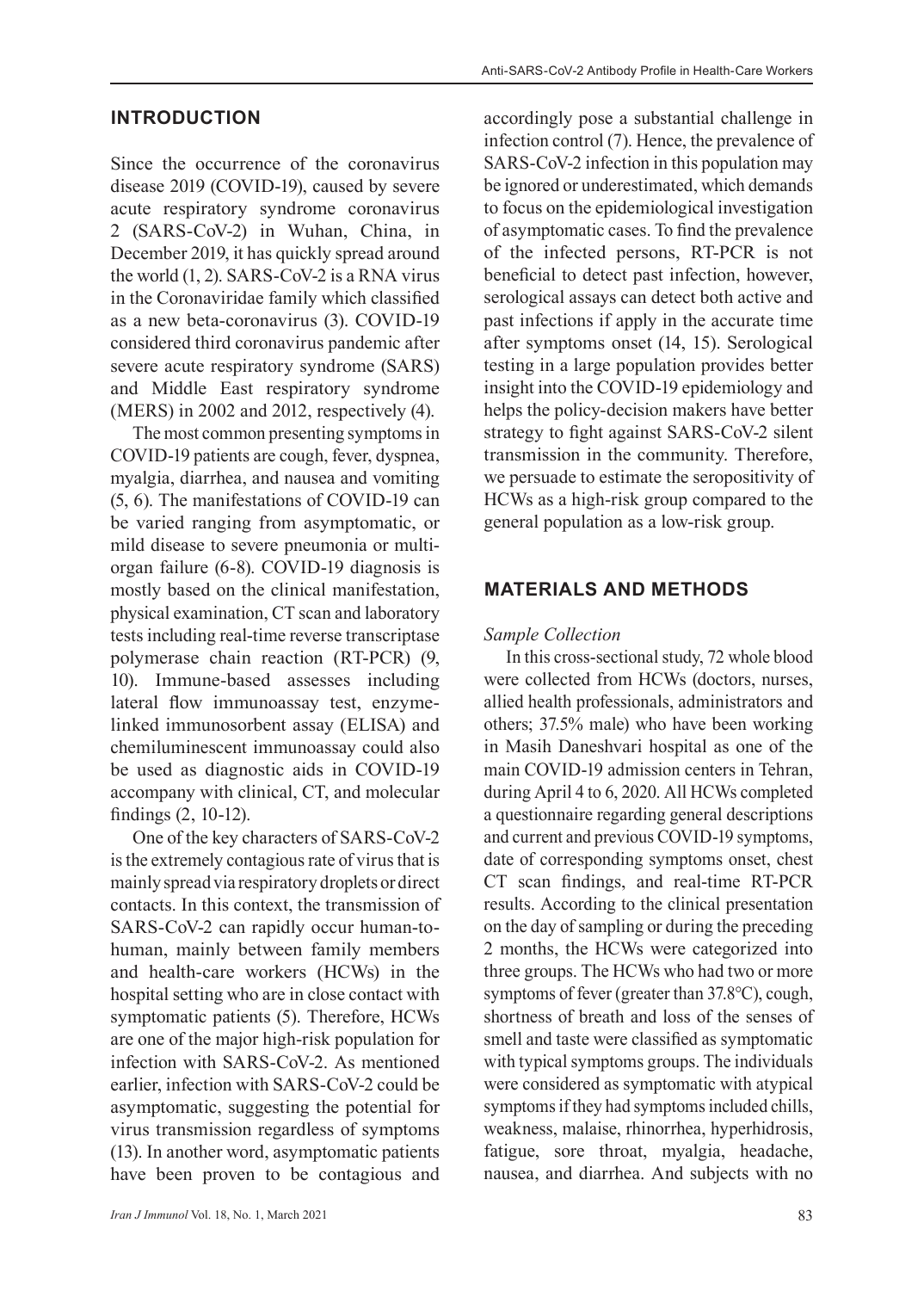symptoms classified as asymptomatic group (16, 17). Besides, 2021 whole blood samples were obtained from low risk general population (74.5% male) who has been working in private sectors and governmental organizations outside of the health system. Sera were separated using centrifugation and stored at -20 ℃ until use in the serology assay. This study was approved by Medical Ethical Committee of Shahid Beheshti University of Medical Sciences (IR. SBMU.RETECH.REC.1399.055). Written informed consent was obtained from all HCWs participants. Data records for general population were anonymous, so informed consent was waived for this group.

### *SARS-CoV-2 Specific IgM, and IgG Antibodies Detection Using ELISA*

IgM, and IgG antibodies specific to SARS-CoV-2 nucleocapsid antigen were detected in serum specimens using corresponding ELISA kits (Pishtaz Teb Diagnostics, Tehran, Iran; cat. numbers: PT-CoV2 IgM-96, and PT-CoV2 IgG-96) according to manufacturer's instructions. Briefly, the serum samples were diluted 1:100 in assay buffer (and incubated for 20 min at room temperature in case of IgM detection) before adding into appropriate wells. One hundred microliters of each positive and negative control sera and 1:100 diluted serum specimens were added into appropriate wells. After 30 min incubation at 37 °C, the well contents were flicked and washed 5 times using working wash buffer. Next, 100 µl of appropriate conjugates (antihuman IgM-HRP, or anti-human IgG-HRP) were applied into the wells and incubated for 30 min at 37 °C. After washing the wells for 5 times, 100 µl of chromogenic substrate was dispensed into the wells. All plates were incubated at room temperature and darkness for 15 min in order to develop the color. The reaction was then stopped by adding 100 µl stop solution, and the optical densities of the wells were measured at 450 nm as well as 630 nm as the reference filter using ELISA reader (BioTek Instrument Inc., Winooski, VT, USA). Both negative and positive controls

were included in all assays. Test values were calculated as sample ODs divided by cutoff index as instructed by the manufacturer. Those test values above 1.1 and below 0.9 were considered positive and negative, respectively, while those values between 0.9 and 1.1 considered to be borderline.

## *Statistical Analysis*

The data was analyzed using SPSS 22.0 software (SPSS Inc., Chicago, IL, USA) and GraphPad Prism software version 8.0 (GraphPad Software, Inc., San Diego, USA). Continuous variables were displayed as mean±standard deviation (mean±SD) and categorical variables were reported as counts and percentages. All groups were tested for normal distribution using the Shapiro–Wilk test. Data are reported as the median and mean  $±$  standard deviation for each group. Mann– Whitney U test was used for non-parametric comparisons. A *p*-value less than 0.05 was considered to be statistically significant. Asterisks \*, \*\*, and \*\*\* were used in order to show those *p*-values between 0.01–0.05, 0.001–0.01, and 0.0001–0.001, respectively.

# **RESULTS**

Of 72 HCWs enrolled in the study, 62.5% were female and mean of age was 39.7 years (95% CI, 37.9-41.6) (Table 1). Based on the clinical manifestations, 25.0% (18/72), 47.2% (34/72), and 27.8% (20/72) of HCWs were categorized as symptomatic with typical symptoms, symptomatic with atypical symptoms, and asymptomatic, respectively. The median time of symptom onset to blood sampling was 29 days (95% CI, 25-36) with range of 5-49 days. Chest CT patterns in the favor of COVID-19 and SARS-CoV-2 RNAs were found in 26.3% (10/38) and 38.8% (19/49) of HCWs, respectively (Table 1). Symptomatic individuals with typical and atypical symptoms were 63.2% and 36.8% positive in RT-PCR test, respectively.

Anti-SARS-CoV-2 IgM and IgG antibodies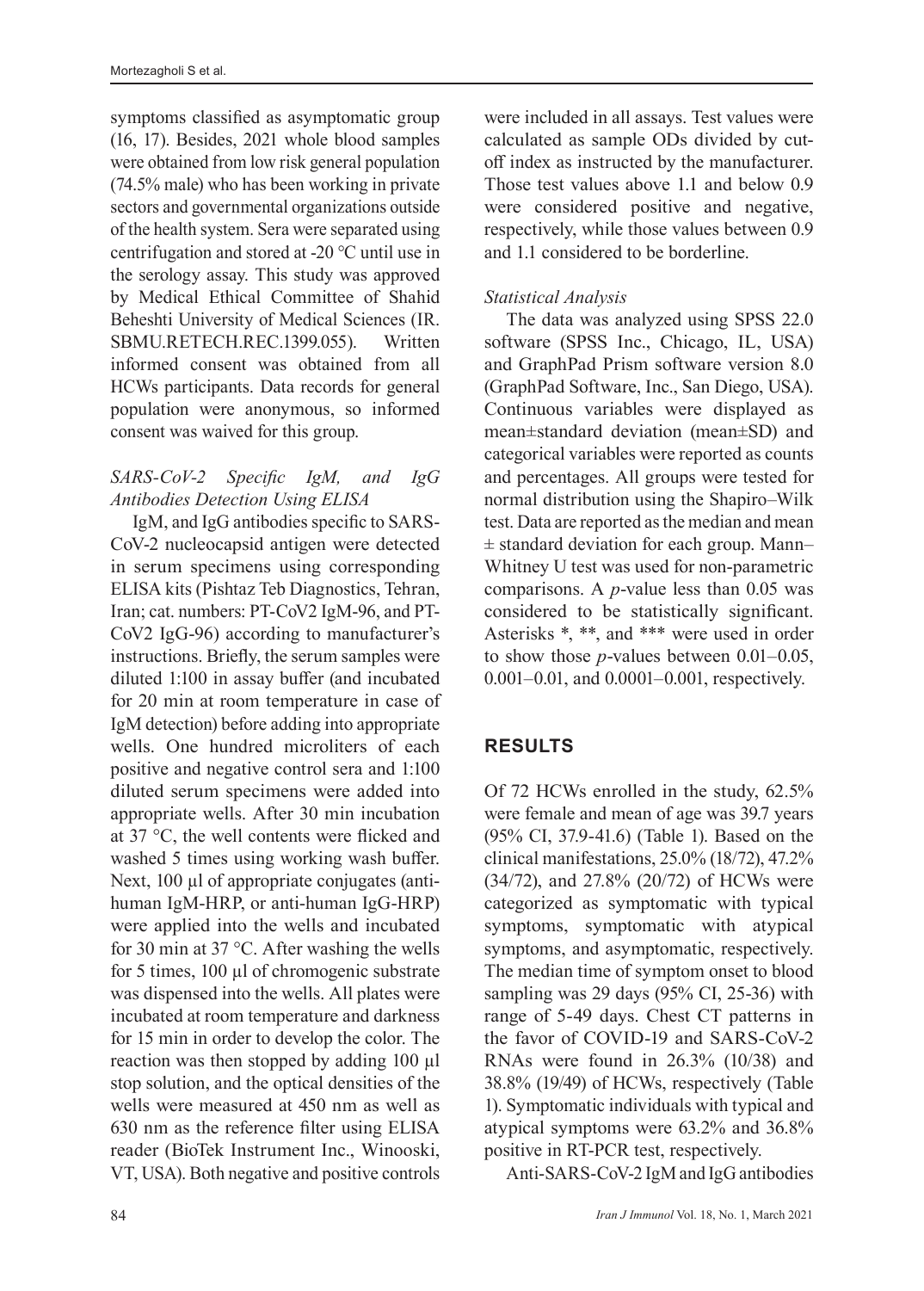| <b>Characteristic</b>    | <b>Results</b>                 |  |  |
|--------------------------|--------------------------------|--|--|
| Age (years), Mean±SD     | 39.7±7.53, (95% CI, 37.9-41.6) |  |  |
|                          | Range of 23-66                 |  |  |
| <b>Male</b>              | 37.5% (27/72)                  |  |  |
| Female                   | $62.5\%$ $(45/72)$             |  |  |
| <b>SARS-CoV-2 RT-PCR</b> |                                |  |  |
| <b>Positive</b>          | 38.8% (19/49)                  |  |  |
| <b>Negative</b>          | $61.2\%$ (30/49)               |  |  |
| Lung CT scan finding     |                                |  |  |
| <b>Positive</b>          | $26.3\%$ (10/38)               |  |  |
| <b>Negative</b>          | 73.7% (28/38)                  |  |  |

#### **Table 1. Demographic and clinical characteristics of 72 enrolled health-care workers**

| Table 2. Serological detection of anti-SARS-CoV-2 antibodies in health-care workers and |  |  |  |
|-----------------------------------------------------------------------------------------|--|--|--|
| general population                                                                      |  |  |  |

|                            | Ab(s)            | <b>Positive</b>  |
|----------------------------|------------------|------------------|
| <b>Health-care workers</b> | IgM              | $15.3\%$ (11/72) |
|                            | IgG              | 27.8% (20/72)    |
|                            | IgM and/or IgG   | 31.9% (23/72)    |
|                            | IgM and/IgG      | $12.5\%$ (9/72)  |
| <b>General population</b>  | IgM              | 8% (162/2021)    |
|                            | IgG              | 14.4% (290/2021) |
|                            | IgM and/or IgG   | 17.8% (359/2021) |
|                            | $IgM$ and/ $IgG$ | $IgM$ and/ $IgG$ |

#### **Table 3. SARS-CoV-2 viral RNA and antibody in the three categorized groups of health-care workers**

| <b>Test</b>   | <b>Symptomatic with</b> | <b>Symptomatic with</b> | Asymptomatic   |
|---------------|-------------------------|-------------------------|----------------|
|               | typical symptoms        | atypical symptoms       |                |
| <b>RT-PCR</b> | $63.2\%$ (12/19)        | $36.8\%$ (7/19)         | $0.0\%$ (0/10) |
| <b>IgM</b>    | $22.2\%$ (4/18)         | $17.6\%$ (6/34)         | $5\%$ (1/20)   |
| $I_2G$        | $61.1\%$ (11/18)        | $23.5\%$ (8/34)         | $5\%$ (1/20)   |
| IgM/IgG       | $61.1\%$ (11/18)        | $32.4\%$ (11/34)        | $5\%$ (1/20)   |

were detected in 15.3% (11/72) and 27.8% (20/72) of HCWs samples, respectively (Table 2). In the symptomatic persons with typical symptoms, IgM, and IgG were positive in 22.2% and 61.1%, respectively. However, in lower frequency IgM, and IgG were found in 17.6% and 23.5%, in symptomatic HCWs with atypical symptoms, respectively (Table 3 and supplementary Table 1). Anti-SARS-CoV-2 IgM were detectable in 26.3% and 13.3% of HCWs with positive and negative RT-PCR, respectively. In addition, anti-SARS-CoV-2 IgM was identified in 33.3% of HCWs with typical symptoms and positive RT-PCR (Supplementary Table 1). Analysis of IgG antibody indicated that 68.4%, and 10% of HCWs with positive and negative RT-PCR had correspondingly anti-SARS-CoV-2 IgG. Most of IgG positive HCWs (75%; 9/12) were belong to subjects with typical symptoms.

Antibody testing in the general population indicated that SARS-CoV-2 specific IgM and IgG were found in (162/2021) 8%, and (290/2021) 14.4%, respectively (Table 2). Combination of SARS-CoV-2 IgM and/or IgG could slightly increase the frequency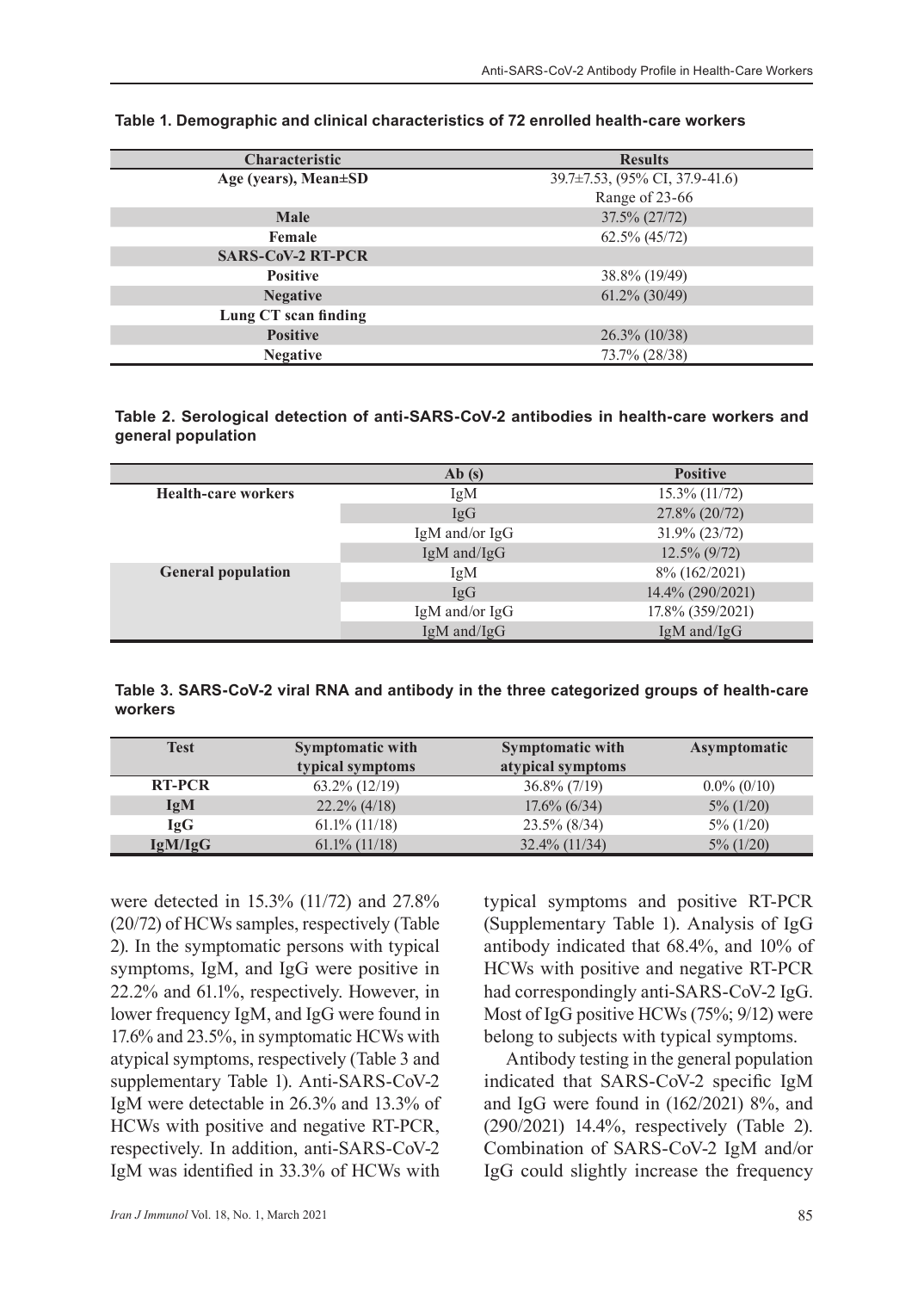of virus exposure subjects to 17.8%. The frequency of positive cases of IgM and IgG were significantly increased in HCWs compared to the general population  $(P=0.028)$ for IgM and  $P=0.002$  for IgG). Additionally, the mean of sample to cut off value of IgM and IgG showed that both SARS-CoV-2 IgM (mean $\pm$ SD: 1.03 $\pm$ 2.75) (P=0.002) and IgG (mean±SD: 2.31±4.42) (P=0.001) in HCWs were significantly higher than those in the general population (Figure 1).



IgM, and IgG antibodies in high risk health-care workers and low risk general population

# **DISCUSSION**

Today, the COVID-19 pandemic is the major challenge for public health systems globally (18). It is well-known that SARS-CoV-2 has ability to transmit through respiratory tract by infected droplets between people via close contact. The highest viral load is seen in COVID-19 patients near symptoms presentation, which could be an explanation for the fast-spreading nature of this pandemic (19). Like MERS-CoV and SARS-CoV, transmission of SARS-CoV-2 can mainly occur between HCWs employed in the hospital setting who are in close contact with patients (6, 20). Therefore, HCWs are a major high-risk population for infection with SARS-CoV-2. On the other hand, infection with SARS-CoV-2 could be asymptomatic or cause mild and nonspecific symptoms, which intensify the spread of COVID-19 in the community and accordingly pose a substantial challenge in infection control. Hence, focusing on the

epidemiological investigation of asymptomatic cases as well as HCWs in terms of active and past exposure to SARS-CoV-2 could be important in understanding real situation of virus transmission in the society. Obviously, early and accurate screening of infected persons with SARS-CoV-2 or asymptomatic carriers could be crucial in preventing the virus spreading.

In the current study, the majority of enrolled HCWs (72.2%) manifested COVID-19 typical and atypical symptoms. In this regard, COVID-19 was confirmed in 38.8% of HCWs by SARS-COV-2 specific RT-PCR. Serological findings revealed that 31.9% of HCWs had detectable IgM and/or IgG to SARS-CoV-2 in their serum. Interestingly, the proportion of infected HCWs reached 68.4% whenever the combination of RT-PCR along with serology results used for analysis of active or past exposure to the SARS-CoV-2. In 16.7% (5/30) of individuals with undetectable viral RNA, IgM/IgG were positive that indicated the importance of both molecular and serological testing for more efficient case finding approaches as mentioned in other studies (15, 21-23). In one case, following IgM positivity for SARS-CoV-2, the COVID-19 was confirmed by RT-PCR. In a study conducted by Delgado and colleagues, the rate of SARS-CoV-2 infection was investigated in HCWs and personnel of a large public hospital in Madrid, Spain during March 2020 (24). The SARS-CoV-2 infection was confirmed in 38% of enrolled HCWs using RT-PCR method. There were no significant differences in the frequency of positive subjects who had close contact with COVID-19 patients and clerical, administrative or laboratory personnel without direct contact with patients (24). The reported percentage of the infection rate in HCWs is in line with our findings with 38.8% of PCR confirmed HCWs cases. In another study in two Dutch hospitals, March 2020, 6% of HCWs were confirmed for SARS-CoV-2 infection using RT-PCR specific to the E-gene of the virus. Fever and/or coughing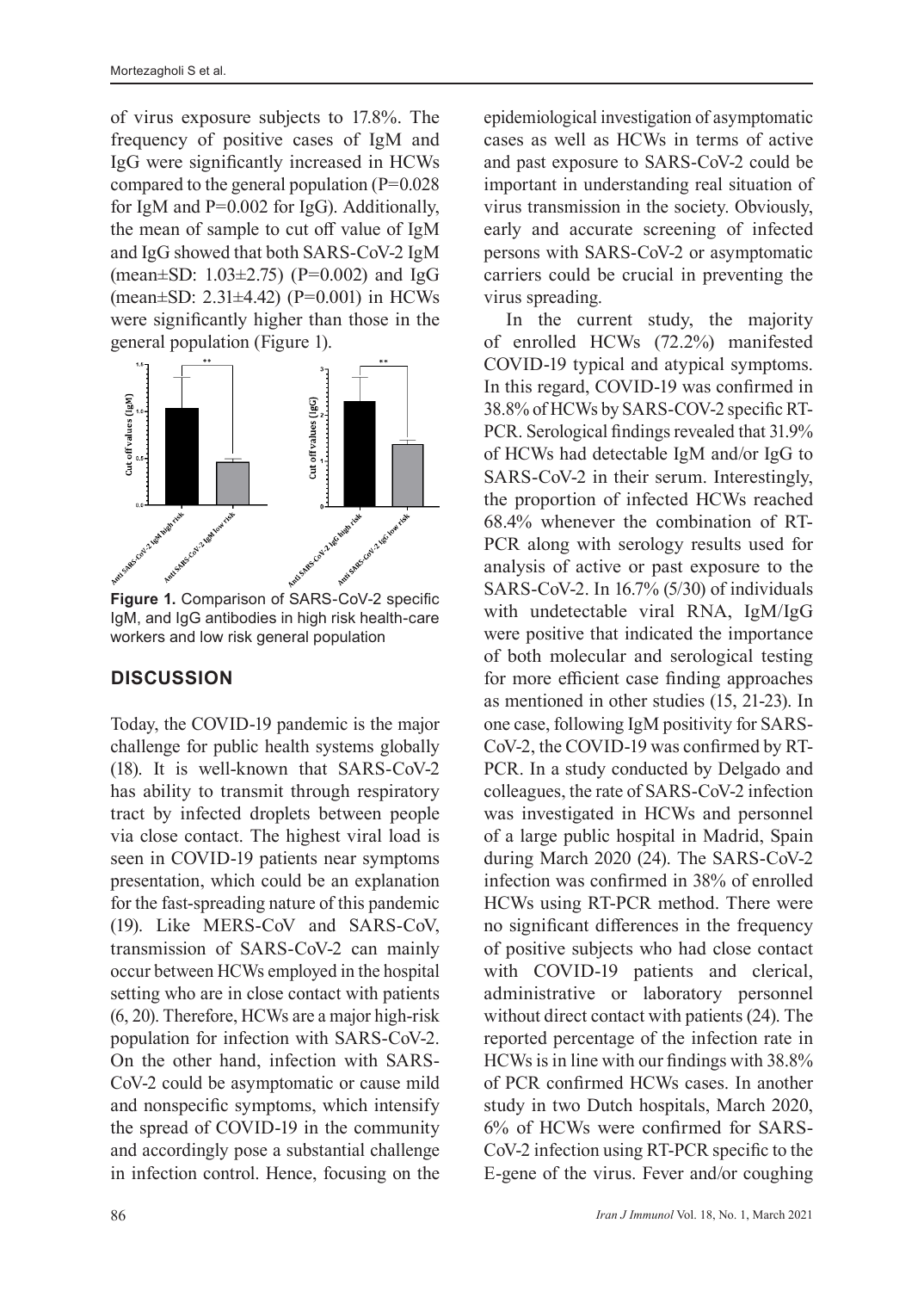*Iran J Immunol* Vol. 18, No. 1, March 2021 87

and/or shortness of breath were reported in 92% HCWs (25). Hunter et al. studied SARS-CoV-2 incidence in 1654 staff (mainly hospital employees and local general practitioners) in an English hospital. They pointed out that RdRp gene of SARS-CoV-2 was detected in 14% of HCWs (26). Interestingly, nonclinical staff had similar positivity rates compared to frontline staff and thus isolation protocols and personal protective equipment appear sufficient to prevent high levels of nosocomial transmission to frontline staff (26). The applied methodology in these works was different from WHO recommendation for detection of at least two different targets on the COVID-19 virus genome in RT-PCR (27). In addition, Corman et al. suggested confirmatory testing with the RdRp gene after the first-line screening using E gene of SARS-CoV-2 (7). Thus, it might lead to a lower sensitivity of RT-PCR in finding infected individuals. In addition, the sampling method of oropharyngeal swabbing with 32% sensitivity is not the optimum sample for the molecular testing in COVID-19 (28). Thus, the lower frequency of SARS-CoV-2 infected HCWs in these studies might be due to major false negative results. To the best of our knowledge there is no published work on serology assay on HCWs, thus, we could not compare our findings with others.

Antibody testing in the general population as a low risk group indicated that SARS-CoV-2 specific IgM, and IgG were found in 8%, and 14.4%, respectively. Cumulative frequency of virus exposure in general population was 17.8% if the presence of IgM and/or IgG would be considered for analysis. It is noteworthy to note that sensitivity and specificity of SARS-CoV-2 ELISA kits were 79.4%, 97.3% in case of IgM and 98.3% and 94.1% for IgG, respectively. The positive predictive value and negative predicated value basically affected by the disease prevalence. Based on recently published work, the prevalence of COVID-19 in Tehran was 16.3% during April 17 and June 2, 2020 that showed overall agreement with our findings in HCWs

and GPs (29). Thus, the positive predictive value and negative predicated value were 47% and 54% for IgM and 53% and 48% for IgG, respectively. In one published data, Shakiba et al. reported seroprevalence of COVID-19 in 196 household from Guilan province, one of the SARS-CoV-2 epicenters in Iran (30). The authors used VivaDiag rapid test to detect IgM/IgG against COVID-19 (VivaChek Biotech, Hangzhou, China) and showed that the prevalence of seropositivity was 22% and test performance adjusted prevalence was 33% (30). The higher reported prevalence in Guilan during April 2020 is compatible with the higher identified infected cases at that time compared to our enrolled general population from Tehran during April 2020. In this regard, Bendavid et al. reported that the frequency of anti-SARS-CoV-2 antibodies was 2.8% using a lateral flow immunoassay

in the community of Los Angeles County which was substantially greater than the cumulative number of confirmed cases in the county at the same time (31). The author declared that the reported prevalence could change with new information on the accuracy of the applied test kits. In a cross-sectional study during the outbreak of COVID-19 in Milan, the presence of anti-SARS-CoV-2 IgM/IgG antibodies to nucleocapsid protein was assessed by a lateral flow immunoassay (32). SARS-CoV-2 seroprevalence was found in 4.4-10.8% of healthy adults by the end of April in Mialn, Italy (32). Overall, the observed differences in the seroprevalence of SARS-CoV-2 in different studies around the word could be originated by the assay features (type of assay, sensitivity and specificity, and applied virus antigen in those assays) and the infection rates in the time of sampling. Additionally, our results indicated that titer of SARS-CoV-2 specific IgM and IgG in HCWs were significantly higher than those in the general population (Figure 1) that implied on higher risk of infection in this group due to different causes such as close contact with patients. HCWs are encountering some pressure and facing challenges including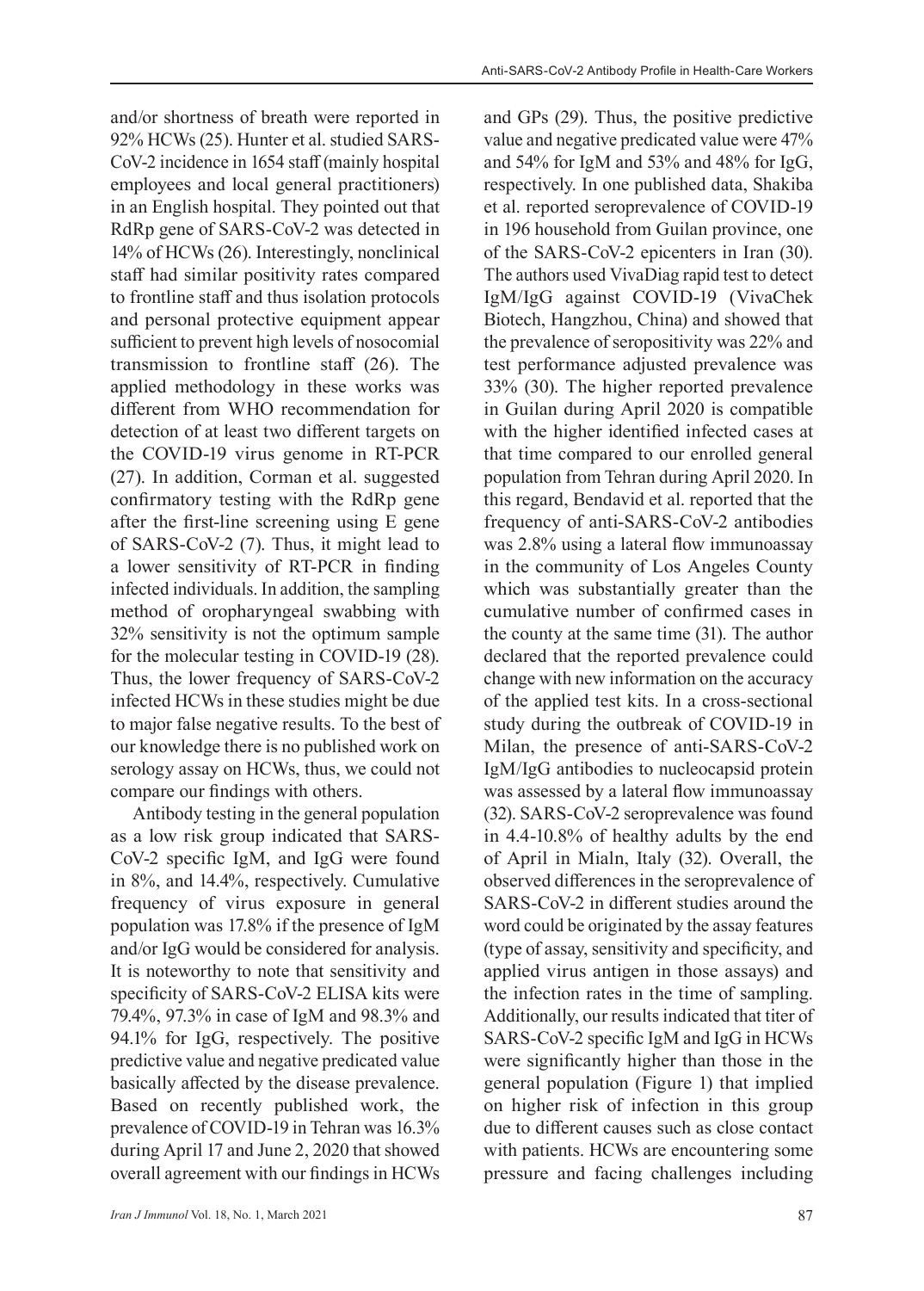a high risk of infection, and shortage of equipment for emergency situation.

This study has limitations. Small sample size of HCWs which needs to be studied in larger sample in a multicentric study. In addition, self-reporting of clinical manifestation by HCWs could decrease precision of our study. Regards to general population, selection bias should be considered because symptomatic and asymptomatic cases were not excluded by an examination. This bias could increase the seropositivity in the studied population.

In conclusion, although RT-PCR diagnostics will still be vital for identifying acute infection, serological assays could be very essential for identifying the asymptomatic SARS-CoV-2 infected persons, as well as fast screening of HCWs who are at risk of virus infection via their directly and close contact exposure. In addition, combination of serology and molecular techniques could improve the efficiency of case finding approaches in COVID-19 epidemiological studies, which is critical for public health policies for management of the COVID-19. Serological testing in large population provide better insight into the COVID-19 epidemiology and helps the policy-decision makers have better approach for fighting against SARS-CoV-2 spread in the community.

# **ACKNOWLEDGMENTS**

This study financially supported by Shahid Beheshti University of Medical Sciences (grant number 23103). In addition, we would like especially thanks to Pishtaz Teb diagnostics for providing us with the SARS-CoV-2 ELISA kits.

# **AUTHORSHIP CONTRIBUTION STATEMENT**

Sahar Mortezagholi: data collection, analysis, and writing original draft, Davood Rostamzadeh: data analysis, and writing original draft, Reza Jooya: performing the tests, Maryam Eskandarian: performing the tests, Alireza Metvaei: performing the tests, Maedeh Alinejad: blood sampling, filling questioners, data importing, and performing the tests, Sedigheh Vafaei: filling questioners, and performing the tests, Afshin Moniri: data collection, Majid Marjani: data collection, Vahid Younesi: methodology consult, Payam Tabarsi: investigation, methodology, project administration, supervision, validation, writing and editing, and Mahdi Shabani: conceptualization, data curation, formal analysis, investigation, methodology, project administration, supervision, validation, writing and editing.

### **Conflicts of Interest:** None declared.

# **REFERENCES**

- 1. Guo Y-R, Cao Q-D, Hong Z-S, Tan Y-Y, Chen S-D, Jin H-J, et al. The origin, transmission and clinical therapies on coronavirus disease 2019 (COVID-19) outbreak–an update on the status. Mil Med Res. 2020; 7:1-10.
- 2. Xie X, Zhong Z, Zhao W, Zheng C, Wang F, Liu J. Chest CT for Typical Coronavirus Disease 2019 (COVID-19) Pneumonia: Relationship to Negative RT-PCR Testing. Radiology. 2020; 296:E41-E45.
- 3. Su S, Wong G, Shi W, Liu J, Lai ACK, Zhou J, et al. Epidemiology, Genetic Recombination, and Pathogenesis of Coronaviruses. Trends Microbiol. 2016; 24:490-502.
- 4. Chen J. Pathogenicity and transmissibility of 2019-nCoV—a quick overview and comparison with other emerging viruses. Microbes Infect. 2020; 22:69-71.
- 5. Guan WJ, Ni ZY, Hu Y, Liang WH, Ou CQ, He JX, et al. Clinical Characteristics of Coronavirus Disease 2019 in China. N Engl J Med. 2020; 382:1708-1720.
- 6. Huang C, Wang Y, Li X, Ren L, Zhao J, Hu Y, et al. Clinical features of patients infected with 2019 novel coronavirus in Wuhan, China. Lancet. 2020; 395:497-506.
- 7. Corman VM, Landt O, Kaiser M, Molenkamp R, Meijer A, Chu DK, et al. Detection of 2019 novel coronavirus (2019-nCoV) by real-time RT-PCR. Euro Surveill. 2020; 25.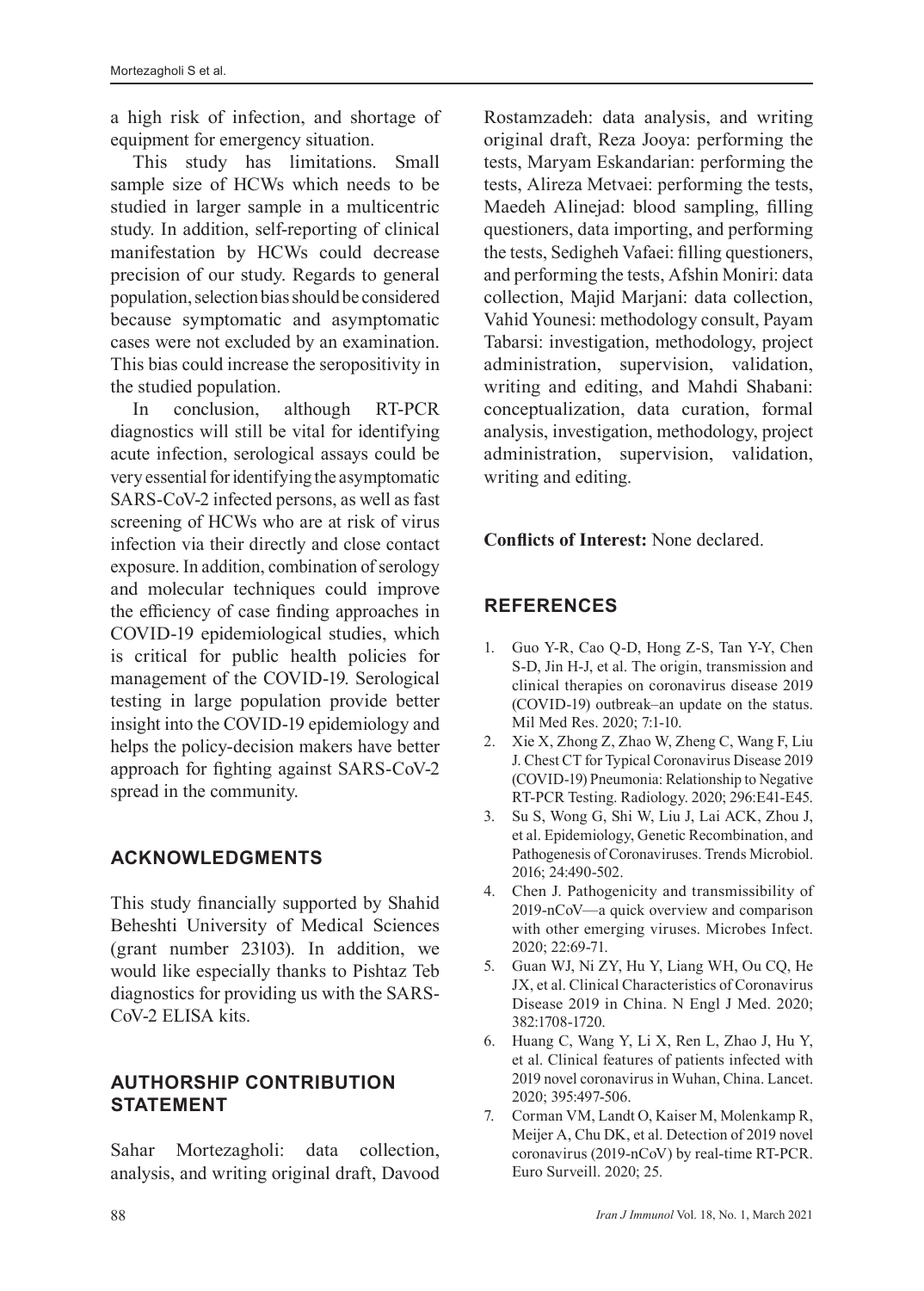- 8. Wrapp D, Wang N, Corbett KS, Goldsmith JA, Hsieh CL, Abiona O, et al. Cryo-EM structure of the 2019-nCoV spike in the prefusion conformation. Science. 2020; 367:1260-1263.
- 9. Li X, Geng M, Peng Y, Meng L, Lu S. Molecular immune pathogenesis and diagnosis of COVID-19. J Pharm Anal. 2020; 10:102-108.
- 10. Vashist SK. In Vitro Diagnostic Assays for COVID-19: Recent Advances and Emerging Trends. Diagnostics (Basel). 2020; 10.
- 11. Zhao J, Yuan Q, Wang H, Liu W, Liao X, Su Y, et al. Antibody Responses to SARS-CoV-2 in Patients With Novel Coronavirus Disease 2019. Clin Infect Dis. 2020; 71:2027-2034.
- 12. Lou B, Li TD, Zheng SF, Su YY, Li ZY, Liu W, et al. Serology characteristics of SARS-CoV-2 infection after exposure and post-symptom onset. Eur Respir J. 2020; 56.
- 13. Kimball A, Hatfield KM, Arons M, James A, Taylor J, Spicer K, et al. Asymptomatic and Presymptomatic SARS-CoV-2 Infections in Residents of a Long-Term Care Skilled Nursing Facility - King County, Washington, March 2020. MMWR Morb Mortal Wkly Rep. 2020; 69:377-381.
- 14. Haveri A, Smura T, Kuivanen S, Osterlund P, Hepojoki J, Ikonen N, et al. Serological and molecular findings during SARS-CoV-2 infection: the first case study in Finland, January to February 2020. Euro Surveill. 2020; 25:2000266.
- 15. Winter AK, Hegde ST. The important role of serology for COVID-19 control. Lancet Infect Dis. 2020; 20:758-759.
- 16. Arons MM, Hatfield KM, Reddy SC, Kimball A, James A, Jacobs JR, et al. Presymptomatic SARS-CoV-2 Infections and Transmission in a Skilled Nursing Facility. N Engl J Med. 2020; 382:2081-2090.
- 17. Dixon BE, Wools-Kaloustian K, Fadel WF, Duszynski TJ, Yiannoutsos C, Halverson PK, et al. Symptoms and symptom clusters associated with SARS-CoV-2 infection in communitybased populations: Results from a statewide epidemiological study. medRxiv. 2020.
- 18. Cao M, Zhang D, Wang Y, Lu Y, Zhu X, Li Y, et al. Clinical Features of Patients Infected with the 2019 Novel Coronavirus (COVID-19) in Shanghai, China. medRxiv. 2020.
- 19. To KK, Tsang OT, Leung WS, Tam AR, Wu TC, Lung DC, et al. Temporal profiles of viral load in posterior oropharyngeal saliva samples and serum antibody responses during infection by SARS-CoV-2: an observational cohort study. Lancet Infect Dis. 2020; 20:565-574.
- 20. Liu S, Chan T-C, Chu Y-T, Wu JT-S, Geng X, Zhao N, et al. Comparative epidemiology of human infections with Middle East respiratory

syndrome and severe acute respiratory syndrome coronaviruses among healthcare personnel. PloS one. 2016; 11:e0149988.

- 21. Long QX, Liu BZ, Deng HJ, Wu GC, Deng K, Chen YK, et al. Antibody responses to SARS-CoV-2 in patients with COVID-19. Nat Med. 2020; 26:845-848.
- 22. Yongchen Z, Shen H, Wang X, Shi X, Li Y, Yan J, et al. Different longitudinal patterns of nucleic acid and serology testing results based on disease severity of COVID-19 patients. Emerg Microbes Infect. 2020; 9:833-836.
- 23. Stowell SR, Guarner J. Role of Serology in the Coronavirus Disease 2019 Pandemic. Clin Infect Dis. 2020; 71:1935-1936.
- 24. Folgueira MD, Munoz-Ruiperez C, Alonso-Lopez MA, Delgado R. SARS-CoV-2 infection in Health Care Workers in a large public hospital in Madrid, Spain, during March 2020. J Hosp Infect. 2020; 106:357–363.
- 25. Kluytmans-van den Bergh MFQ, Buiting AGM, Pas SD, Bentvelsen RG, van den Bijllaardt W, van Oudheusden AJG, et al. Prevalence and Clinical Presentation of Health Care Workers With Symptoms of Coronavirus Disease 2019 in 2 Dutch Hospitals During an Early Phase of the Pandemic. JAMA Netw Open. 2020; 3:e209673.
- 26. Hunter E, Price DA, Murphy E, van der Loeff IS, Baker KF, Lendrem D, et al. First experience of COVID-19 screening of health-care workers in England. Lancet. 2020; 395:e77-e78.
- 27. WHO. Coronavirus disease (COVID-19) technical guidance: Laboratory testing for 2019-nCoV in humans 2020 [Available from: [https://www.](https://www.who.int/publications/i/item/assessment-tool-for-laboratories-implementing-covid-19-virus-testing) [who.int/publications/i/item/assessment-tool-for](https://www.who.int/publications/i/item/assessment-tool-for-laboratories-implementing-covid-19-virus-testing)[laboratories-implementing-covid-19-virus-testing](https://www.who.int/publications/i/item/assessment-tool-for-laboratories-implementing-covid-19-virus-testing).
- 28. Wang W, Xu Y, Gao R, Lu R, Han K, Wu G, et al. Detection of SARS-CoV-2 in Different Types of Clinical Specimens. JAMA. 2020; 323:1843-1844.
- 29. Poustchi H, Darvishian M, Mohammadi Z, Shayanrad A, Delavari A, Bahadorimonfared A, et al. SARS-CoV-2 antibody seroprevalence in the general population and high-risk occupational groups across 18 cities in Iran: a population-based cross-sectional study. Lancet Infect Dis. 2020.
- 30. Shakiba M, Nazemipour M, Salari A, Mehrabian F, Nazari SSH, Rezvani SM, et al. Seroprevalence of SARS-CoV-2 in Guilan Province, Iran, April 2020. Emerg Infect Dis. 2020; 27.
- 31. Bendavid E, Mulaney B, Sood N, Shah S, Ling E, Bromley-Dulfano R, et al. COVID-19 Antibody Seroprevalence in Santa Clara County, California. MedRxiv. 2020.
- 32. Valenti L, Bergna A, Pelusi S, Facciotti F, Lai A, Tarkowski M, et al. SARS-CoV-2 seroprevalence trends in healthy blood donors during the COVID-19 Milan outbreak. medRxiv. 2020.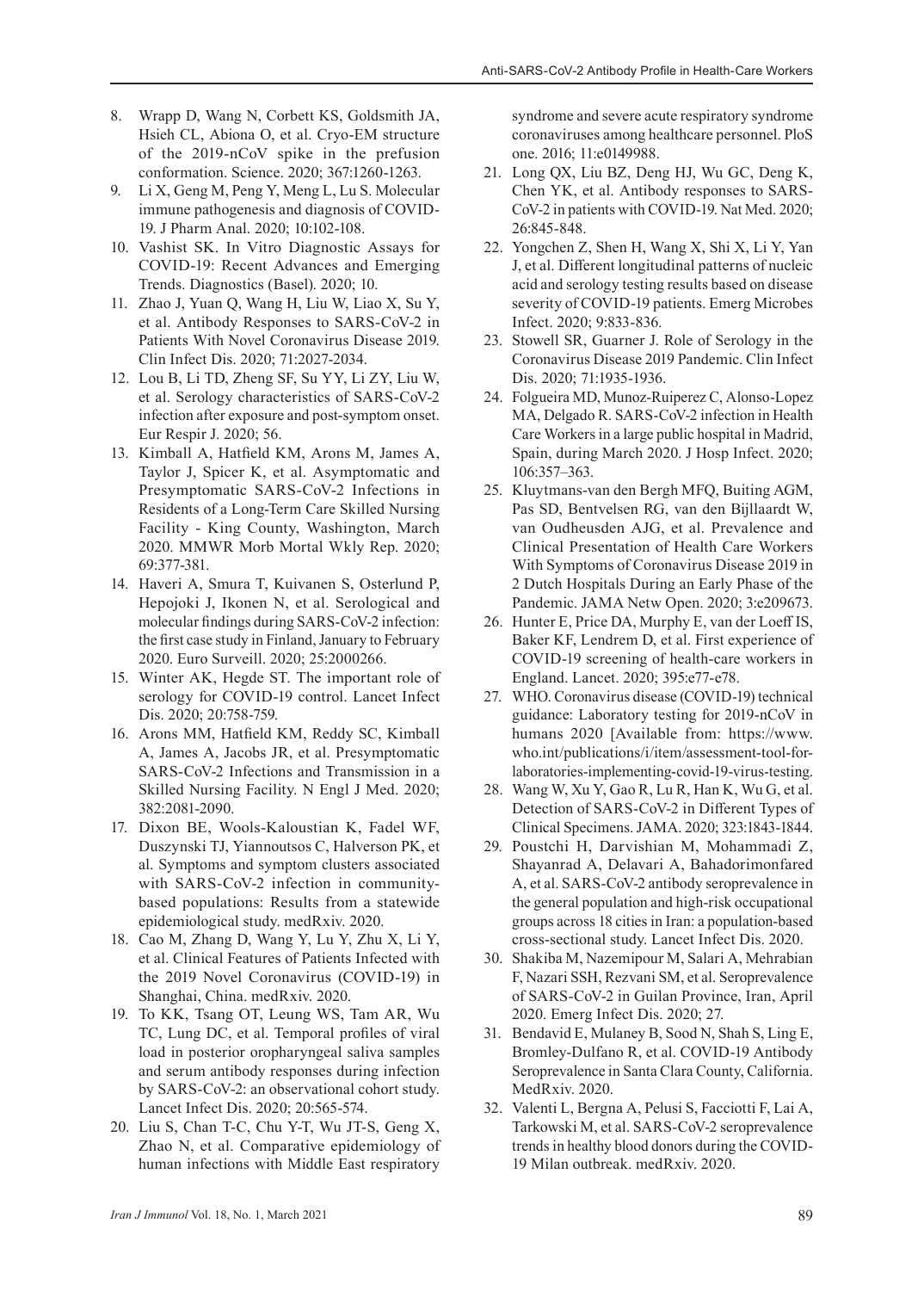#### **Supplementary Table 1. SARS-CoV-2 related lab findings in health-care workers groups' divided based on clinical symptoms**

| Code                    | Age<br>(Year) | <b>SEX</b> | SARS-<br>CoV-2 PCR | Anti-SARS-<br>$CoV2$ IgM* | Anti-SARS-<br>$CoV-2 IgG*$ | <b>Groups based on symptoms</b>      |
|-------------------------|---------------|------------|--------------------|---------------------------|----------------------------|--------------------------------------|
| 1                       | 40            | Female     | NA                 | 0.16                      | 0.04                       | Symptomatic with typical<br>symptoms |
| $\boldsymbol{2}$        | 36            | Female     | Negative           | 0.09                      | 0.05                       | Symptomatic with typical<br>symptoms |
| 3                       | 43            | Female     | NA                 | 0.04                      | 0.01                       | Asymptomatic                         |
| $\overline{\mathbf{4}}$ | 41            | Male       | Negative           | 0.32                      | 0.03                       | Symptomatic with typical<br>symptoms |
| 5                       | 42            | Male       | Negative           | 0.18                      | 0.07                       | Symptomatic with typical<br>symptoms |
| 6                       | 48            | Female     | Positive           | 4.4                       | 19.41                      | Symptomatic with typical<br>symptoms |
| 7                       | 43            | Female     | Positive           | 0.51                      | 9.22                       | Symptomatic with typical<br>symptoms |
| 8                       | NA            | Female     | Positive           | 11                        | 12.24                      | Symptomatic with typical<br>symptoms |
| 9                       | 45            | Female     | Positive           | 0.23                      | 6.83                       | Symptomatic with typical<br>symptoms |
| 10                      | 44            | Male       | Positive           | 14.82                     | 19.5                       | Symptomatic with typical<br>symptoms |
| 11                      | 33            | Female     | NA                 | 6.09                      | 14.22                      | Symptomatic with typical<br>symptoms |
| 12                      | 37            | Female     | Positive           | 0.3                       | 5.23                       | Symptomatic with typical<br>symptoms |
| 13                      | 24            | Female     | Positive           | 0.04                      | 0.03                       | Symptomatic with typical<br>symptoms |
| 14                      | 23            | Female     | Positive           | 0.36                      | 0.05                       | Symptomatic with typical<br>symptoms |
| 15                      | 32            | Female     | Negative           | 0.07                      | 0.07                       | Symptomatic with typical<br>symptoms |
| 16                      | 31            | Female     | Negative           | 0.44                      | 0.06                       | Symptomatic with typical<br>symptoms |
| 17                      | 50            | Female     | Positive           | 0.04                      | 14.1                       | Symptomatic with typical<br>symptoms |
| 18                      | 36            | Female     | Positive           | 1.77                      | 0.66                       | Symptomatic with typical<br>symptoms |
| 19                      | 49            | Male       | Negative           | 0.05                      | 0.23                       | Symptomatic with typical<br>symptoms |
| 20                      | 47            | Male       | Negative           | 0.04                      | 0.05                       | Asymptomatic                         |
| 21                      | 37            | Female     | Negative           | 4.11                      | 0.04                       | Symptomatic with typical<br>symptoms |
| 22                      | 30            | Female     | Positive           | 2.66                      | 14.5                       | Symptomatic with typical<br>symptoms |
| 23                      | 44            | Female     | NA                 | 2.74                      | 15.15                      | Symptomatic with typical<br>symptoms |
| 24                      | 32            | Female     | Positive           | 0.12                      | 0.16                       | Symptomatic with typical<br>symptoms |
| 25                      | 47            | Female     | Negative           | 0.04                      | 0.09                       | Asymptomatic                         |
| 26                      | 45            | Female     | Negative           | 0.43                      | 0.03                       | Symptomatic with typical<br>symptoms |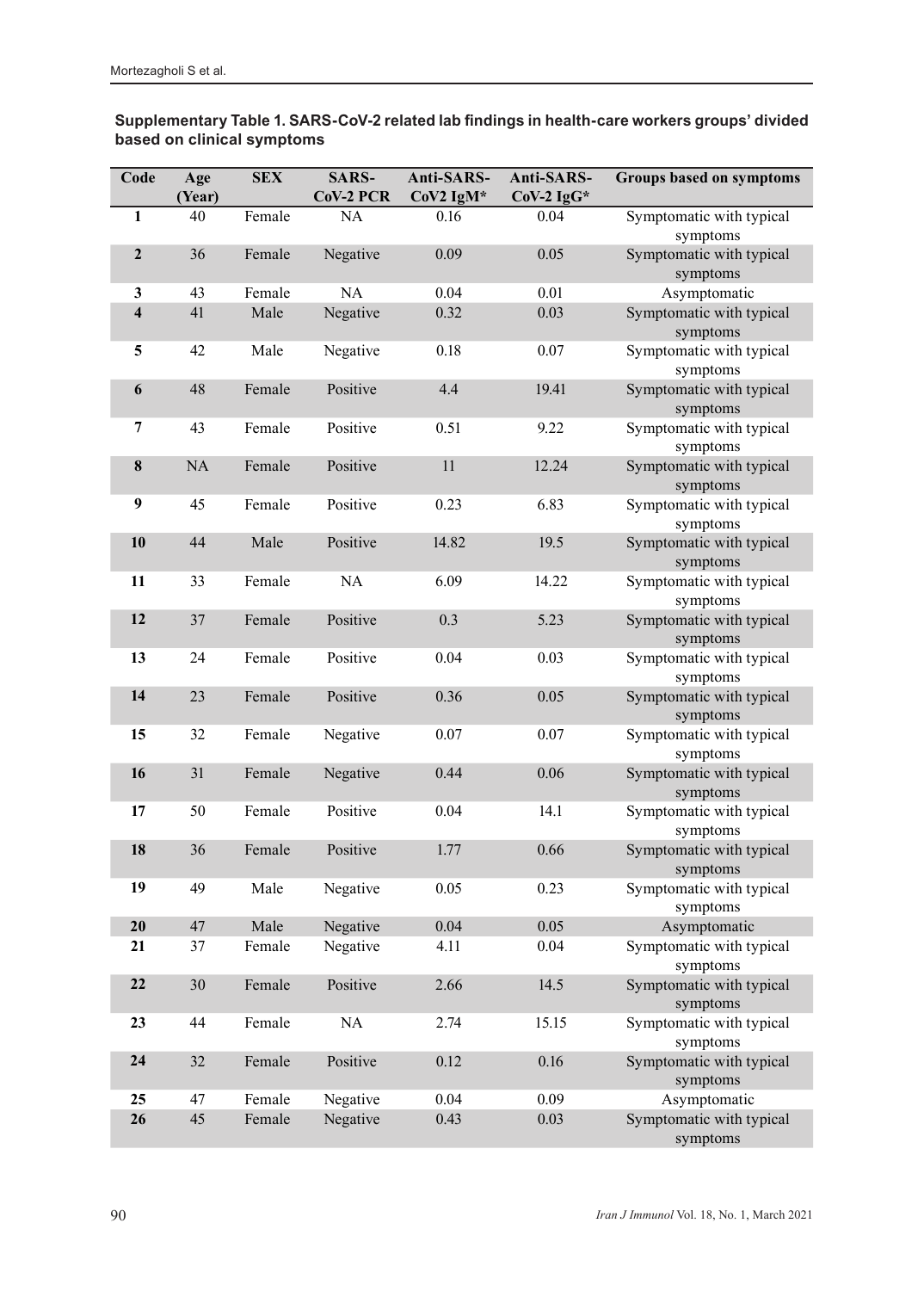| 27 | 35 | Female | Positive  | 0.18  | 2.06     | Symptomatic with typical             |
|----|----|--------|-----------|-------|----------|--------------------------------------|
| 28 |    |        |           |       |          | symptoms                             |
|    | 45 | Male   | NA        | 0.06  | 0.03     | Asymptomatic                         |
| 29 | 52 | Male   | Negative  | 0.04  | 0.03     | Symptomatic with typical<br>symptoms |
| 30 | 33 | Male   | NA        | 0.03  | 0.05     | Symptomatic with typical<br>symptoms |
| 31 | 33 | Male   | NA        | 0.03  | 0.07     | Symptomatic with typical<br>symptoms |
| 32 | 44 | Female | Negative  | 0.05  | 0.05     | Symptomatic with typical<br>symptoms |
| 33 | 38 | Female | Negative  | 0.2   | 0.04     | Asymptomatic                         |
| 34 | 34 | Male   | Negative  | 0.04  | 0.05     | Asymptomatic                         |
| 35 | 35 | Male   | <b>NA</b> | 0.06  | 0.03     | Symptomatic with typical<br>symptoms |
| 36 | 43 | Female | NA        | 0.32  | 0.06     | Asymptomatic                         |
| 37 | 45 | Female | Negative  | 0.32  | 0.03     | Asymptomatic                         |
| 38 | 44 | Female | Negative  | 0.05  | 0.03     | Asymptomatic                         |
| 39 | 42 | Male   | Positive  | 0.85  | 0.89     | Symptomatic with typical             |
|    |    |        |           |       |          | symptoms                             |
| 40 | 45 | Female | NA        | 0.05  | 0.09     | Symptomatic with typical<br>symptoms |
| 41 | 33 | Female | Negative  | 15.23 | 11.32    | Symptomatic with typical<br>symptoms |
| 42 | 43 | Female | NA        | 0.07  | 0.03     | Symptomatic with typical<br>symptoms |
| 43 | 36 | Male   | Negative  | 0.12  | 0.06     | Asymptomatic                         |
| 44 | 36 | Male   | Negative  | 0.04  | 0.43     | Symptomatic with typical<br>symptoms |
| 45 | 33 | Male   | Positive  | 0.05  | 0.06     | Symptomatic with typical<br>symptoms |
| 46 | 48 | Male   | Negative  | 0.24  | 0.31     | Asymptomatic                         |
| 47 | NA | Male   | Positive  | 3.36  | 15.61    | Symptomatic with typical             |
|    |    |        |           |       |          | symptoms                             |
| 48 | 46 | Female | Negative  | 0.45  | 0.03     | Symptomatic with typical<br>symptoms |
| 49 | 48 | Female | Negative  | 0.04  | 0.02     | Asymptomatic                         |
| 50 | 37 | Male   | Negative  | 0.15  | 0.05     | Symptomatic with typical<br>symptoms |
| 51 | 40 | Female | Negative  | 0.17  | 0.05     | Symptomatic with typical<br>symptoms |
| 52 | 36 | Male   | Negative  | 0.12  | 0.05     | Symptomatic with typical<br>symptoms |
| 53 | 38 | Female | Negative  | 0.03  | 0.05     | Symptomatic with typical<br>symptoms |
| 54 | 49 | Male   | NA        | 0.06  | 0.03     | Asymptomatic                         |
| 55 | 42 | Female | Negative  | 0.3   | 0.27     | Symptomatic with typical<br>symptoms |
| 56 | 41 | Female | Negative  | 2.02  | 4.69     | Asymptomatic                         |
| 57 | 37 | Female | NA        | 0.06  | 0.03     | Asymptomatic                         |
| 58 | 28 | Female | $\rm NA$  | 0.11  | $0.02\,$ | Asymptomatic                         |
| 59 | 50 | Female | Negative  | 0.24  | 2.94     | Symptomatic with typical             |
|    |    |        |           |       |          | symptoms                             |
| 60 | 27 | Male   | Negative  | 0.256 | 0.077    | Symptomatic with typical<br>symptoms |